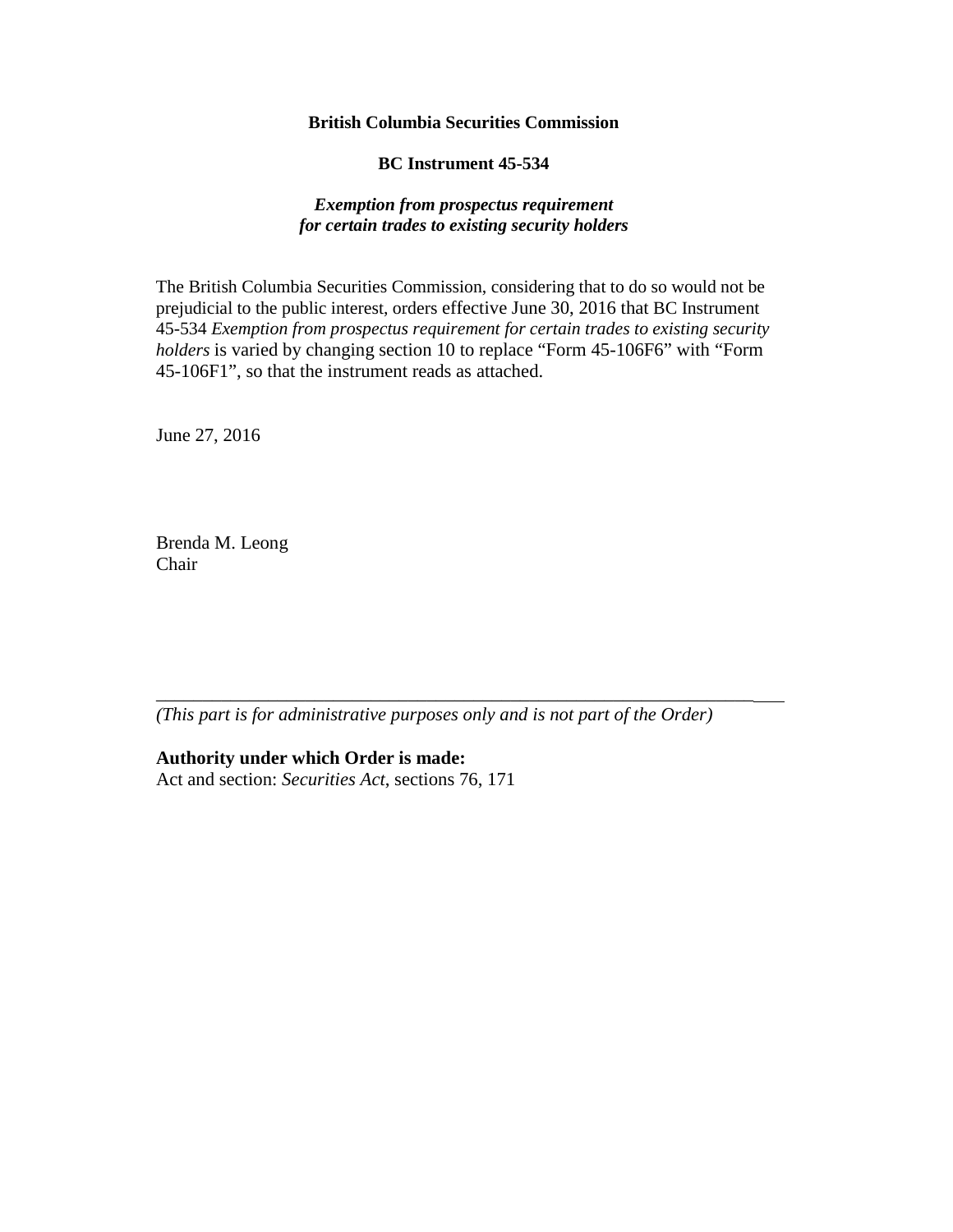## **British Columbia Securities Commission**

### **BC Instrument 45-534**

# *Exemption from prospectus requirement for certain trades to existing security holders*

### **Definitions**

- 1. Terms defined in the *Securities Act* or National Instrument 14-101 *Definitions* have the same meaning in this Instrument.
- 2. In this Instrument:

"announcement date" is the day that an issuer issues the offering news release;

"investment dealer" has the same meaning as in section 1.1 of National Instrument 31-103 *Registration Requirements, Exemptions and Ongoing Registrant Obligations*;

"listed security" means a security of an issuer of a class of equity security listed on the TSX Venture Exchange, the Toronto Stock Exchange, Aequitas NEO Exchange Inc., or the Canadian Securities Exchange;

"offering material" means a document purporting to describe the business and affairs of an issuer that has been prepared primarily for delivery to and review by a prospective purchaser so as to assist the prospective purchaser to make an investment decision in respect of securities being sold in a distribution under this Instrument;

"offering news release" means the news release of an issuer announcing its intention to conduct a distribution under this Instrument;

"record date" is the date that is at least one day prior to the announcement date; and

"warrant" means a warrant issued by an issuer that entitles the holder to acquire a listed security or a fraction of a listed security of the same issuer.

#### **Exemption for sales to existing security holders**

- 3. The prospectus requirement does not apply to a distribution by an issuer of a security of its own issue to a security holder of the issuer if
	- (a) the issuer is a reporting issuer in at least one jurisdiction of Canada;
	- (b) the issuer's equity securities are listed for trading on the TSX Venture Exchange, the Toronto Stock Exchange, Aequitas NEO Exchange Inc., or the Canadian Securities Exchange;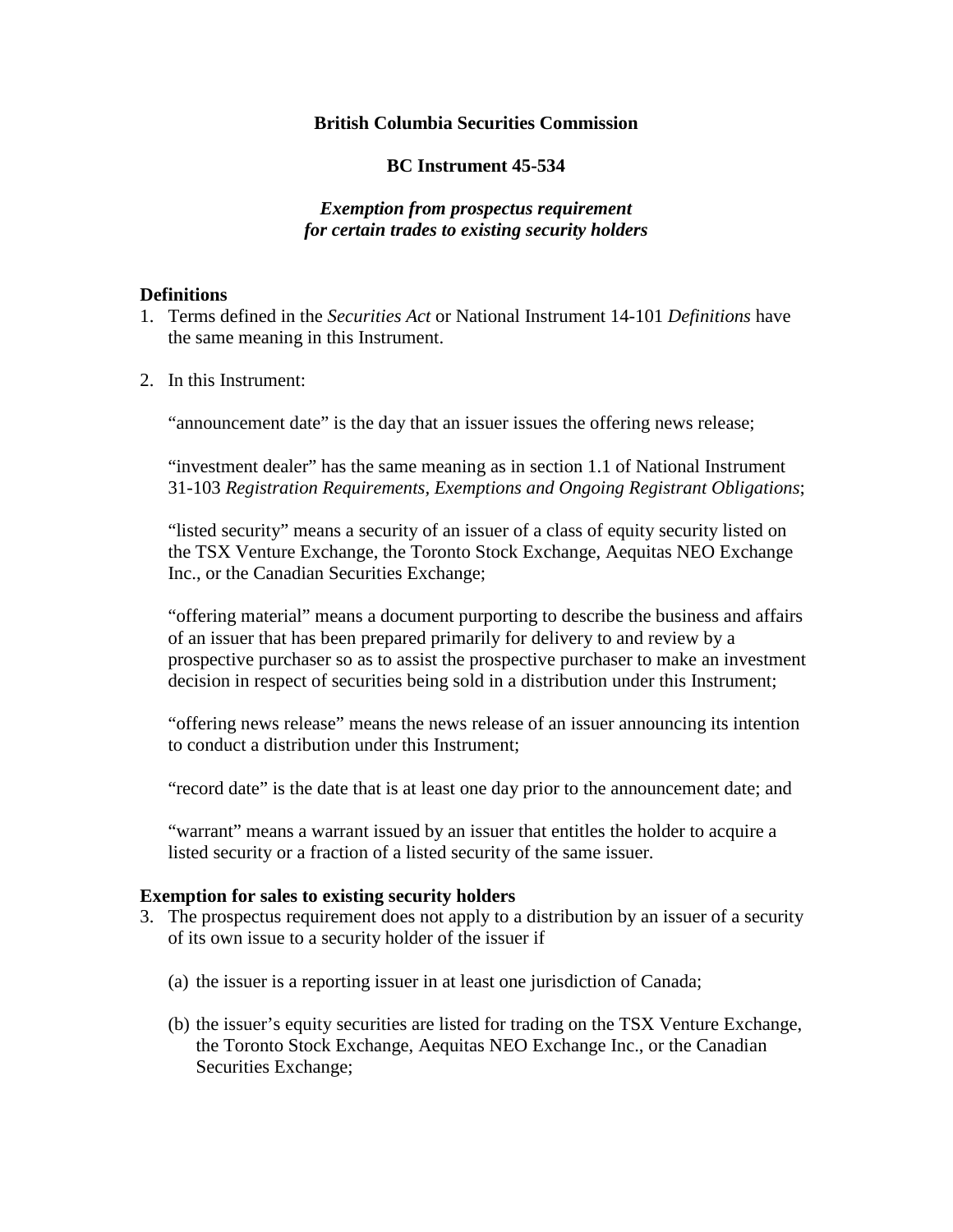- (c) the issuer has filed in each jurisdiction of Canada in which it is a reporting issuer all periodic and timely disclosure documents that it is required to have filed in that jurisdiction as required by each of the following:
	- (i) applicable securities legislation,
	- (ii) an order issued by the regulator or securities regulatory authority,
	- (iii) an undertaking to the regulator or securities regulatory authority;
- (d) the issuer has issued and filed the offering news release;
- (e) the distribution is of a listed security or a unit consisting of a listed security and a warrant;
- (f) the issuer makes the offer available to all persons who, as of the record date, held a listed security of the issuer of the same class and series as the listed security to be distributed under this exemption;
- (g) the purchaser purchases the security as principal;
- (h) the purchaser represents in writing to the issuer that, on or before the record date, the purchaser acquired and continues to hold, a listed security of the issuer of the same class and series as the listed security to be distributed under this exemption;
- (i) one of the following applies:
	- (i) the purchaser is a person that has obtained advice regarding the suitability of the investment and, if the person is resident in a jurisdiction of Canada, that advice has been obtained from a person that is registered as an investment dealer in the jurisdiction,
	- (ii) the aggregate acquisition cost to the purchaser for the securities purchased under this Instrument, when combined with the acquisition cost to the purchaser for the purchase of any other security from the issuer under this Instrument in the last 12 months, does not exceed \$15,000.
- 4. The offering news release must include reasonable detail of the proposed distribution and proposed use of gross proceeds including:
	- (a) the minimum and maximum number of securities proposed to be distributed and the minimum and maximum aggregate gross proceeds of the distribution;
	- (b) a description of the principal purposes, with approximate amounts, for which the issuer will use the gross proceeds, assuming both the minimum and maximum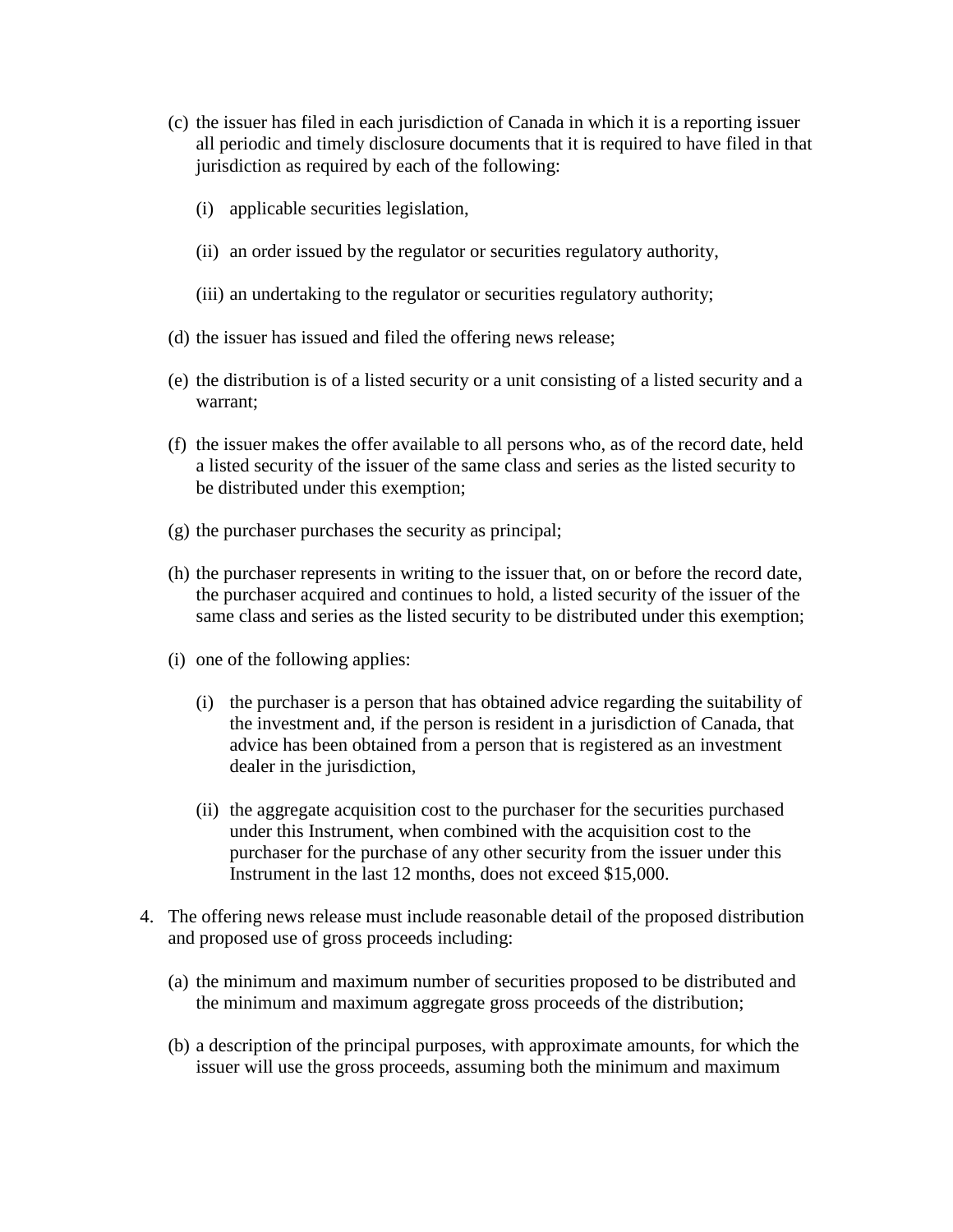offering; and

- (c) a description of how the issuer intends to allocate securities if aggregate subscriptions for securities under the proposed distribution exceed the maximum number of securities proposed to be distributed.
- 5. The subscription agreement between the issuer and purchaser must contain a contractual right of action against the issuer for rescission or damages that
	- (a) is available to the purchaser if a document or core document, each as defined in section 140.1 of the Act, contains a misrepresentation which was not corrected before the purchaser acquires a security under this exemption, without regard to whether the purchaser relied on the misrepresentation;
	- (b) is enforceable by the purchaser delivering a notice to the issuer
		- (i) in the case of an action for rescission, within 180 days after the purchaser signs the agreement to purchase the security, or
		- (ii) in the case of an action for damages, before the earlier of
			- (A) 180 days after the purchaser first has knowledge of the facts giving rise to the cause of action, or
			- (B) 3 years after the date the purchaser signs the agreement to purchase the security;
	- (c) is subject to the defence that the purchaser had knowledge of the misrepresentation;
	- (d) in the case of an action for damages, provides that the amount recoverable
		- (i) must not exceed the price at which the security was offered, and
		- (ii) does not include all or any part of the damages that the issuer proves does not represent the depreciation in value of the security resulting from the misrepresentation; and
	- (e) is in addition to, and does not detract from, any other right of the purchaser.
- 6. The issuer must represent each of the following to the purchaser in the subscription agreement:
	- (a) the issuer's "documents" and "core documents", each as defined in section 140.1 of the Act, do not contain a misrepresentation;